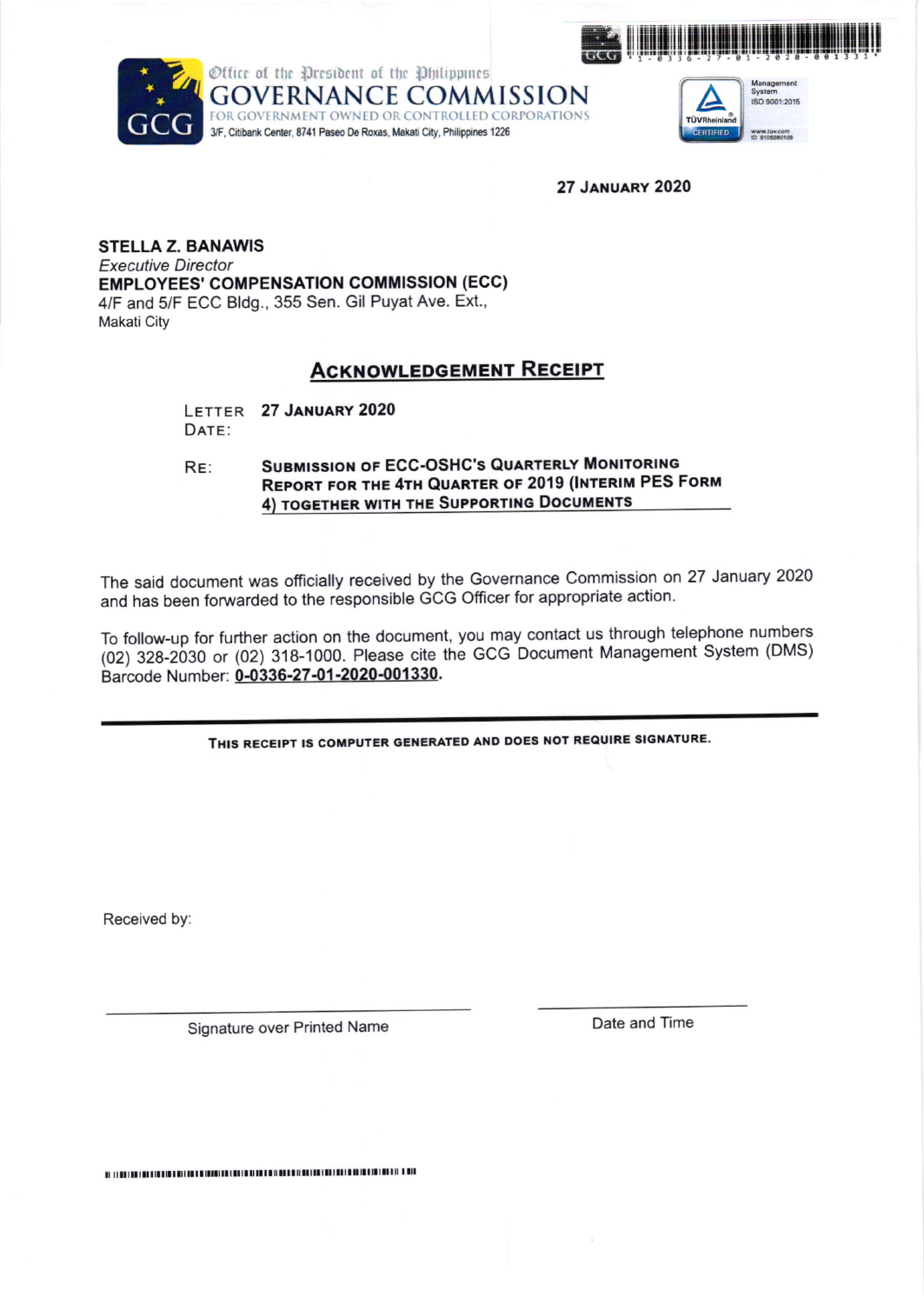

Republic of the Philippines DEPARTMENT OF LABOR AND EMPLOYMENT **EMPLOYEES' COMPENSATION COMMISSION** 4th & 5th Floors, ECC Building, 355 Sen. Gil J. Puyat Avenue, City of Makati



Tel. No. 899-4251; 899-4252 · Fax. No. 897-7597 · E-mail: info@ecc.gov.ph · Website: http://www.ecc.gov.ph

27 January 2020

Atty. SAMUEL G. DAGPIN, JR. Chairman Governance Commission for GOCCs (GCG) 3/F Citibank Center Paseo de Roxas Avenue, Makati City



Dear Chairman Dagpin, Jr.:

In compliance with GCG Memorandum Circular No. 2017-02 dated 30 June 2017, may we submit the attached ECC-OSHC Quarterly Monitoring Report for the 4<sup>th</sup> Quarter of 2019 (Interim PES Form 4) together with the supporting documents listed below for your perusal.

- SM 1: Percentage of Satisfied Customers
	- Notice of Award to Philippine Survey and Research Center  $(PSRC)$
- SM 2: Increase number of Persons with Work-Related Disability (PWRDs) provided with rehabilitation services that are reintegrated to economic mainstream
	- Summary report and list of PWRDs reintegrated to Economic Mainstream
- SM 3: Efficient Utilization of Corporate Operating Budget
	- Status of Funds as of December 2019
- SM 4: Increase number of approved EC Policy Issuances to enhance benefits and improve services
	- Board Resolution No. 19-11-42
- SM 5: Efficient Disposition of Appealed Cases within the Process Cycle Time (PCT)
	- List of Cases Handled and Disposed
	- Monthly Summary Report of Case Disposition (Oct. to Dec.)
- SM 6: PWRDs facilitated with rehabilitation services (PT/OT, prosthesis and skills and entrepreneurial training)
	- List of Beneficiaries of PT/OT/Other Physical Rehabilitation Services/Consultation Services
	- List of PWRDs provided with Assistive Devices and Prosthesis
	- List of PWRDs facilitated for Skills/Entrepreneurship Training
- SM 7: Increase the number of new batches for the Mandatory Occupational Safety and Health (OSHC) Trainings conducted
	- Status of Submission of Receipts